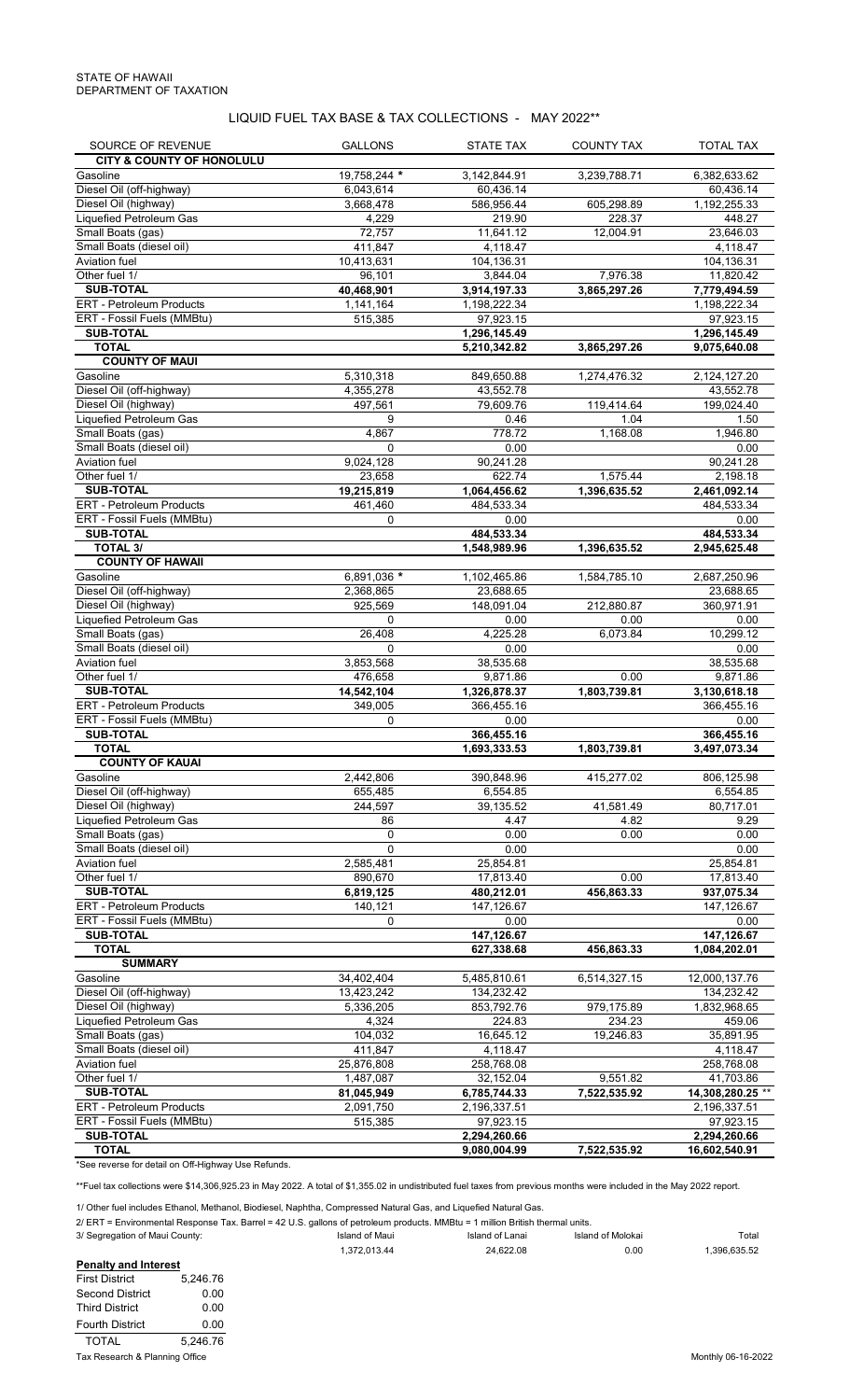## SCHEDULE OF FUEL TAX RATES (Effective July 1, 2020) (Fuel tax rates in cents per gallon)

|                                                               | <b>STATE TAX</b> | <b>COUNTY TAX</b> | <b>TOTAL TAX</b> |
|---------------------------------------------------------------|------------------|-------------------|------------------|
| GASOLINE AND DIESEL OIL (HIGHWAY):                            |                  |                   |                  |
| City & County of Honolulu                                     | 16.0             | 16.5              | 32.5             |
| County of Maui <sup>3/</sup>                                  | 16.0             | 24.0              | 40.0             |
| County of Hawaii                                              | 16.0             | 23.0              | 39.0             |
| County of Kauai                                               | 16.0             | 17.0              | 33.0             |
| DIESEL OIL (OFF-HIGHWAY):                                     |                  |                   |                  |
| <b>All Counties</b>                                           | 1.0              | 0.0               | 1.0              |
| LIQUEFIED PETROLEUM GAS (HIGHWAY):                            |                  |                   |                  |
| City & County of Honolulu                                     | 5.2              | 5.4               | 10.6             |
| County of Maui                                                | 5.2              | 11.5              | 16.7             |
| County of Hawaii                                              | 5.2              | 7.6               | 12.8             |
| County of Kauai                                               | 5.2              | 5.6               | 10.8             |
| <b>AVIATION FUEL:</b>                                         |                  |                   |                  |
| <b>All Counties</b>                                           | 1.0              | 0.0               | 1.0              |
| ENVIRONMENTAL RESPONSE, ENERGY, &<br><b>FOOD SECURITY TAX</b> |                  |                   |                  |
| All Counties, per barrel of petroleum products <sup>1/</sup>  | 105.0            | 0.0               | 105.0            |
| All Counties, per million BTU of fossil fuels <sup>2/</sup>   | 19.0             | 0.0               | 19.0             |
|                                                               |                  |                   |                  |
| ETHANOL (HIGHWAY):                                            | 2.4              | 2.4               | 4.8              |
| City & County of Honolulu                                     | 2.4              | 11.5              | 13.9             |
| County of Maui<br>County of Hawaii                            | 2.4              | 3.3               | 5.7              |
| County of Kauai                                               | 2.4              | 2.5               | 4.9              |
|                                                               |                  |                   |                  |
| METHANOL (HIGHWAY):                                           | 1.9              | 1.8               | 3.7              |
| City & County of Honolulu                                     |                  |                   |                  |
| County of Maui                                                | 1.9<br>1.9       | 11.5<br>2.5       | 13.4             |
| County of Hawaii<br>County of Kauai                           | 1.9              | 1.9               | 4.4<br>3.8       |
|                                                               |                  |                   |                  |
| <b>BIODIESEL (HIGHWAY):</b>                                   |                  |                   |                  |
| City & County of Honolulu                                     | 4.0              | 8.3               | 12.3             |
| County of Maui                                                | 4.0              | 0.0               | 4.0              |
| County of Hawaii                                              | 4.0              | 0.0               | 4.0              |
| County of Kauai                                               | 4.0              | 0.0               | 4.0              |
| NAPHTHA (Power-Generating Facility)                           |                  |                   |                  |
| City & County of Honolulu                                     | 2.0              | 0.0               | 2.0              |
| County of Maui                                                | 2.0              | 0.0               | 2.0              |
| County of Hawaii                                              | 2.0              | 0.0               | 2.0              |
| County of Kauai                                               | 2.0              | 0.0               | 2.0              |
| COMPRESSED NATURAL GAS (HIGHWAY):                             |                  |                   |                  |
| City & County of Honolulu                                     | 4.0              | 8.2               | 12.2             |
| County of Maui <sup>3/</sup>                                  | 4.0              | 11.9              | 15.9             |
| County of Hawaii                                              | 4.0              | 11.4              | 15.4             |
| County of Kauai                                               | 4.0              | 8.4               | 12.4             |
| LIQUEFIED NATURAL GAS (HIGHWAY):                              |                  |                   |                  |
| City & County of Honolulu                                     | 4.0              | 8.2               | 12.2             |
| County of Maui <sup>3/</sup>                                  | 4.0              | 11.9              | 15.9             |
| County of Hawaii                                              | 4.0              | 11.4              | 15.4             |
| County of Kauai                                               | 4.0              | 8.4               | 12.4             |
| <b>BIODIESEL BLEND (HIGHWAY):</b>                             |                  |                   |                  |
| County of Maui                                                | 3.9              | 6.0               | 9.9              |

 $1/$  Does not include aviation fuel.

 $^{2}$  Does not include petroleum products. BTU = British thermal unit.

 $3'$  Effective July 1, 2020, pursuant to Maui County Resolution No. 20-82.

|                           | <b>GALLONS</b> | <b>STATE TAX</b> | <b>COUNTY TAX</b> | <b>TOTAL TAX</b> |
|---------------------------|----------------|------------------|-------------------|------------------|
| City & County of Honolulu | 123.161        | 18.474.17        | 20.321.58         | 38,795.75        |
| County of Maui            |                | 0.00             | 0.00              | 0.00             |
| County of Hawaii          | 666            | 99.90            | 153.18            | 253.08           |
| County of Kauai           |                | 0.00             | 0.00              | 0.00             |
| <b>TOTAL</b>              | 123.827        | 18.574.07        | 20.474.76         | 39,048.83        |

OFF-HIGHWAY USE REFUNDS (GASOLINE) - MAY 2022

Tax Research & Planning Office **Monthly 06-16-2022**